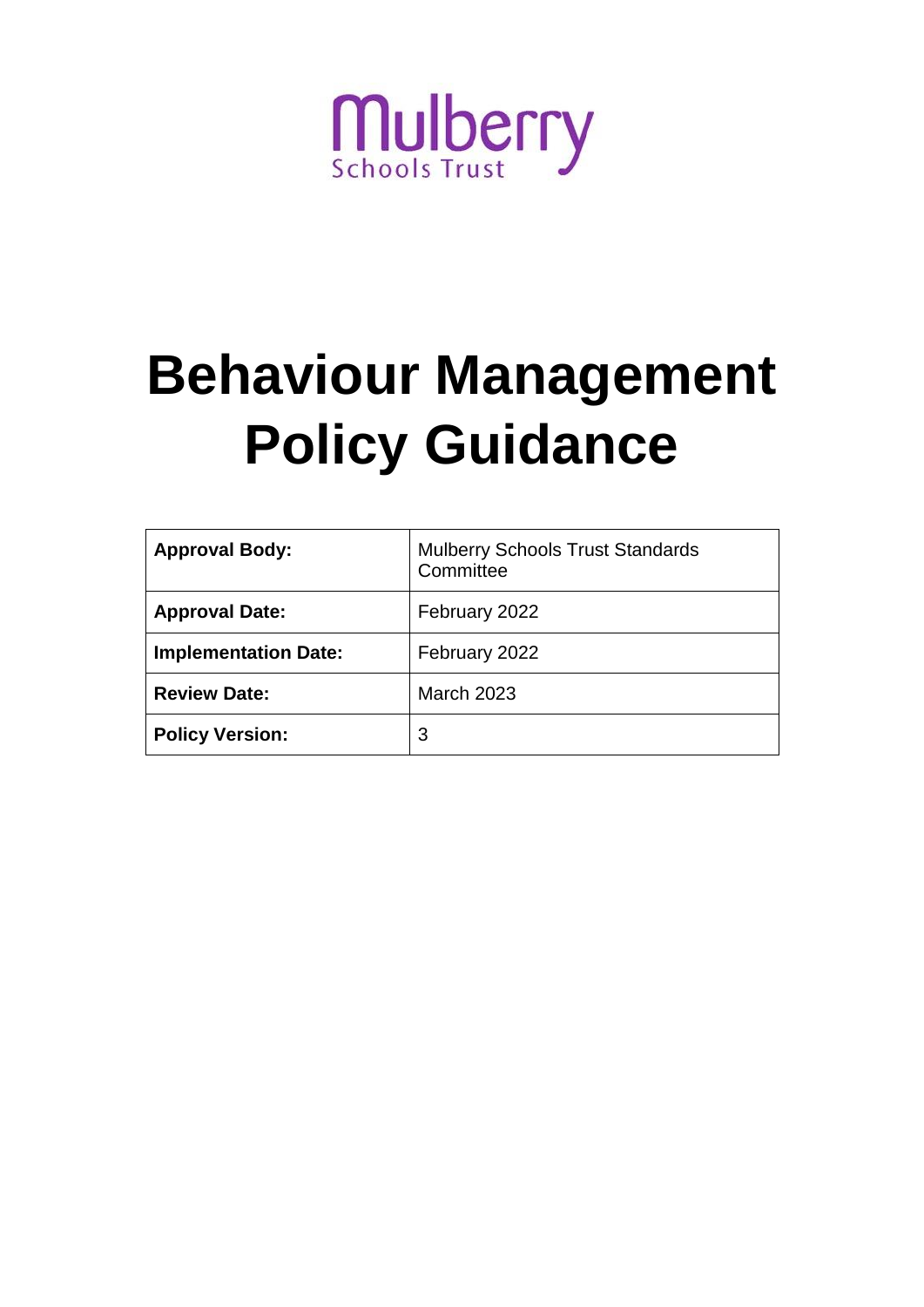#### **Version Control**

| <b>Version</b> | <b>Reviewed</b>         | <b>Changes since last version</b>                                                                                                                                                                                                                                                                                                                  |
|----------------|-------------------------|----------------------------------------------------------------------------------------------------------------------------------------------------------------------------------------------------------------------------------------------------------------------------------------------------------------------------------------------------|
| 1              | <b>March 2019</b>       | <b>First Guidance issued</b>                                                                                                                                                                                                                                                                                                                       |
| 2              | <b>February</b><br>2021 | Added introductory sentence (top of p.2) for consistency<br>across Trust Guidance documentation.<br>No changes required.                                                                                                                                                                                                                           |
| 3              | <b>February</b><br>2022 | Added in the following:<br>Policies must pay reference to the legal framework<br>around pupil discipline and on matters such as use of<br>reasonable force, detention conduct outside of school<br>and the use of isolation rooms.<br>Addition of the guidance - "Behaviour and discipline in<br>schools: Advice for headteachers and school staff |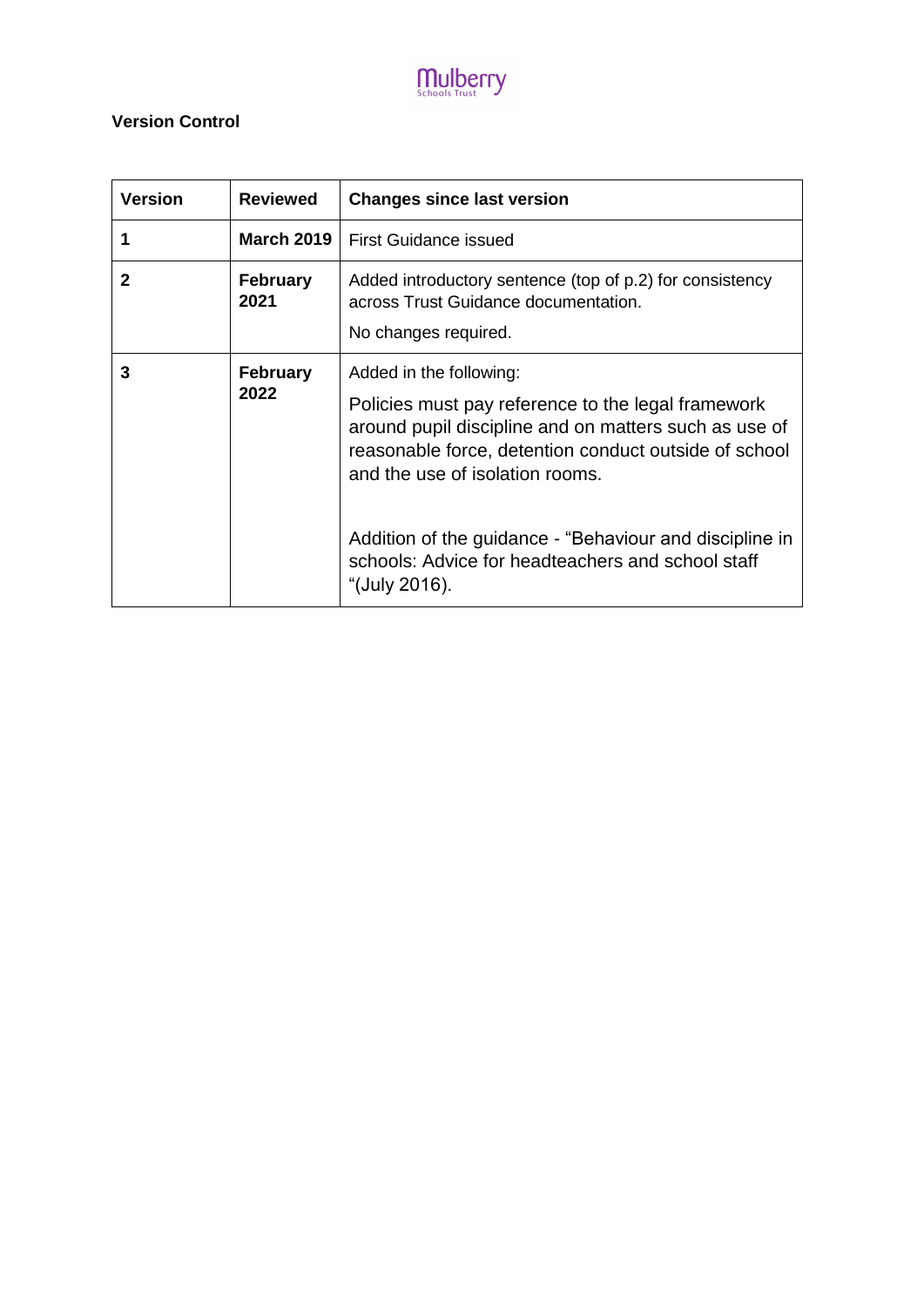#### **This policy has been adopted by the Mulberry Schools Trust "The Trust" and will be applied to all schools which belong to the Mulberry Schools Trust.**

#### **Rationale**

Mulberry Schools Trust provides a high-quality education in a stimulating, creative and successful learning environment. The Trust has high expectations of all pupils who belong to its schools and a high standard of conduct, cooperation and respect characterises behaviour and relationships in our communities.

A school environment needs to provide safety, security and mutual respect for all; we believe that all pupils have the right to learn and all staff the right to work effectively. All members of the Trust community share responsibility for implementing behaviour management policy consistently and fairly in the classroom and around the school.

Through its approach to behaviour management, the Trust aims to:

- promote good behaviour, self-discipline, courtesy and respect;
- create an environment and instil behaviours which enable successful learning and teaching;
- uphold the safety and security of all individuals within the school community and prevent bullying;
- provide clarity for pupils, staff and parents/carers and confidence that the school's behaviour management system and its procedures are consistently applied;
- provide pupils with a framework for making informed choices about their own actions;
- support all staff in managing behaviour fairly and consistently;
- ensure that any underlying causes of disruptive behaviour are identified and addressed with appropriate support from school staff and external agencies.

Mulberry Schools Trust is required under the Education (Independent School Standards) (England) Regulations 2014 to ensure that a written policy to promote good behaviour among pupils is drawn up and effectively implemented in each of its schools. It also has legal duties under the Equality Act 2010, in respect of safeguarding and pupils with special educational needs and disabilities.

Each Trust school has its own Behaviour Management Policy, reviewed and approved annually by the Local Governing Body. Trust schools must follow this guidance when reviewing and amending their policies. Any new school seeking to join the Trust must also adhere to this guidance. Policies must pay reference to the legal framework around pupil discipline and on matters such as use of reasonable force, detention conduct outside of school and the use of isolation rooms.

The guidance overleaf follows that of DfE guidance "Behaviour and discipline in schools: Advice for headteachers and school staff "(July 2016). A copy of this is attached. This is non-statutory guidance that highlights best practice. Trust schools should refer to this publication in full when reviewing their policies.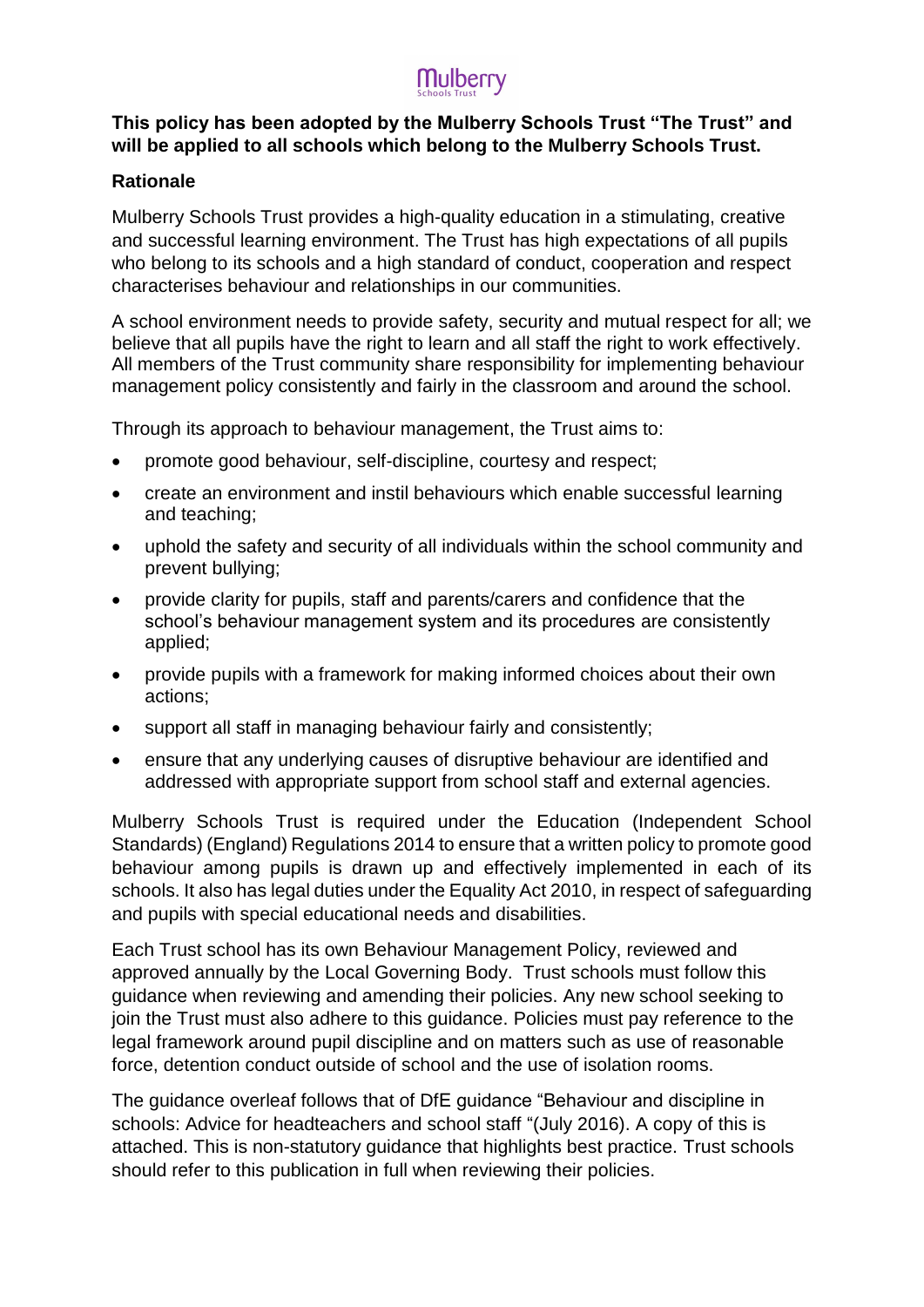#### **Guidance**

To achieve its aims above, the Trust has established the following principles to underpin Behaviour Management Policies in each school.

- Every member of Mulberry Schools Trust is of equal value, whatever their race, gender, class, ability, learning need, sexual orientation, age or religion.
- All pupils' achievements are recognised and valued.
- The Trust community builds positive and genuine relationships through respect and empathy.
- Positive behaviour stems from a well-structured curriculum, high-quality teaching and a safe, predictable learning environment.
- Positive behaviour is taught through a system of clear rules, meaningful rewards and a hierarchy of consequences.
- Pupils are supported in developing self-confidence, self-awareness and selfdiscipline and are rewarded for making positive choices about their behaviour and taking responsibility for their own actions.
- Pupils experience staff implementing strategies fairly, and staff are able to support each other within and across departments.
- Pupils and staff benefit from restorative approaches.
- Pupils, staff, parents/carers and governors are all involved in ensuring our standards of behaviour are accepted and maintained.

In developing their Behaviour Management Policy, schools should reflect on the following key aspects of school practice that, when effective, contribute to improving the quality of pupil behaviour:

- 1) A consistent approach to behaviour management;
- 2) Strong school leadership;
- 3) Classroom management;
- 4) Rewards and sanctions;
- 5) Behaviour strategies and the teaching of good behaviour;
- 6) Staff development and support;
- 7) Pupil support systems;
- 8) Liaison with parents and other agencies;
- 9) Managing pupil transition; and
- 10) Organisation and facilities.

The policy should specify:

- the standards of behaviour expected of pupils and the school rules
- rewards and sanctions relating to behaviour